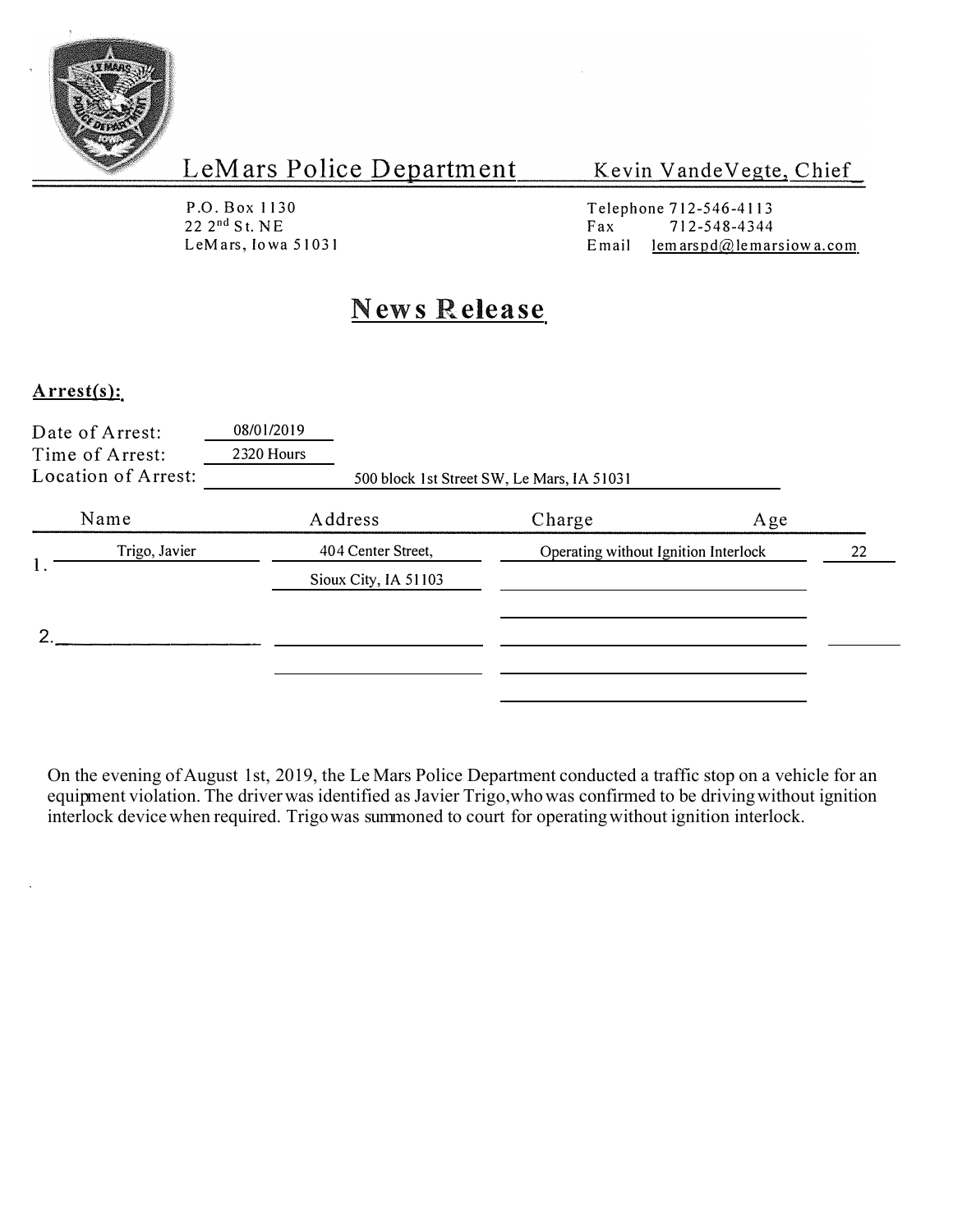

### Kevin Vande Vegte, Chief

P.O. Box 1130<br>22 2<sup>nd</sup> St. NE

Telephone 712-546-4113<br>Fax 712-548-4344  $22 \t2<sup>nd</sup>$  St. NE Fax 712-548-4344<br>LeMars, Iowa 51031 Email lemarspd $@$  lemar  $l$  emarspd $@$ , lemarsiowa.com

# **News Release**

#### **Arrest(s):**

|    | 08/01/2019<br>Date of Arrest:<br>Time of Arrest:<br>1659 Hours<br>Location of Arrest:<br>1st Avenue & 5th Street SW, Le Mars, IA 51031 |                    |                   |    |  |
|----|----------------------------------------------------------------------------------------------------------------------------------------|--------------------|-------------------|----|--|
|    | Name                                                                                                                                   | Address            | Charge<br>Age     |    |  |
| 1. | Law, Travis Chapman                                                                                                                    | 735 3rd Avenue SW, | Driving Barred    | 44 |  |
|    |                                                                                                                                        | Le Mars, IA 51031  | Driving Revoked   |    |  |
|    |                                                                                                                                        |                    | Driving Suspended |    |  |
| ∍  |                                                                                                                                        |                    |                   |    |  |
|    |                                                                                                                                        |                    |                   |    |  |

On the evening of August 1st, 2019, the Le Mars Police Department conducted a traffic stop at the intersection of 1st Avenue and 5th Street SW. The driver was identified as Travis Law, who was confirmed to be driving with a barred, revoked, and suspended Iowa driver's license. Law was placed under arrest and transported to the Plymouth County Jail.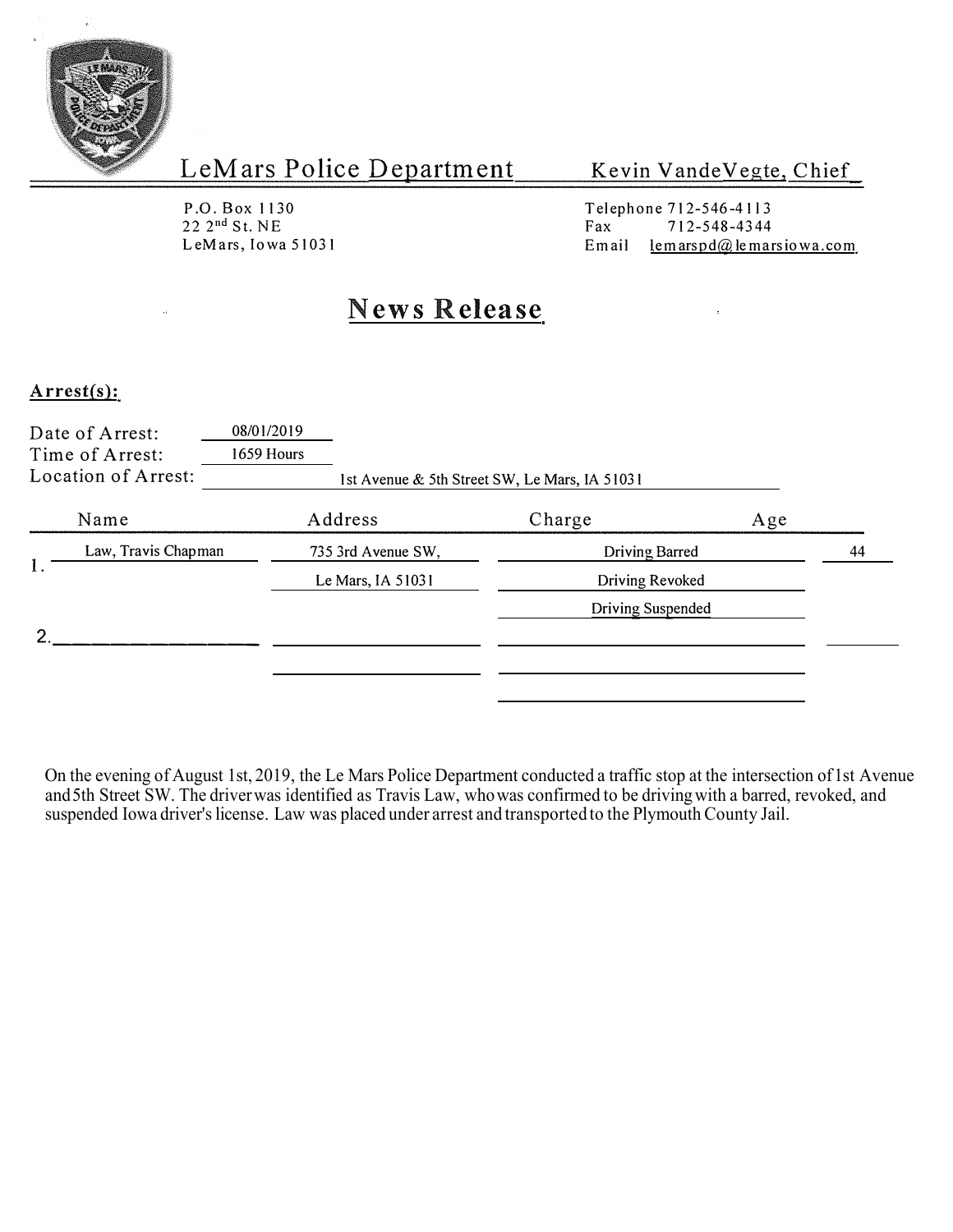

P.O. Box 1130<br>22 2<sup>nd</sup> St. NE

### Kevin VandeVegte, Chief

T elephone 712-546-4113  $22 \t2<sup>nd</sup> St. NE$ <br>  $LeMars, Iowa 51031$ <br>  $Email$   $lemarspd@lemar$  $l$ em ars $p$ d $@$ lem arsiowa.com

## **News Release**

#### **Arrest(s):**

| Date of Arrest:<br>Time of Arrest:<br>Location of Arrest: | 08/02/2019<br>0005 Hours                        | 714 Lincoln St NE, Le Mars, IA 51031                                                                                  |     |  |  |
|-----------------------------------------------------------|-------------------------------------------------|-----------------------------------------------------------------------------------------------------------------------|-----|--|--|
| Name                                                      | Address                                         | Charge                                                                                                                | Age |  |  |
| Brandon, Tracy Leigh                                      | 1120 2nd Street SE Apt C4,<br>Le Mars, IA 51031 | Dakota County warrant<br>Unlawful possession of prescription pills<br>Introduce controlled substance into institution | 38  |  |  |
|                                                           |                                                 |                                                                                                                       |     |  |  |

On the morning of August 2nd, 2019, the Le Mars Police Department came in contact with Tracy Brandon. During interaction with Brandon, officers discovered Brandon was wanted on an active arrest warrant from Dakota County, Nebraska. Brandon was placed under arrest and transported to the Plymouth County Jail where Dextroamphetamine, a schedule 2 controlled substance was located in Brandon's possession.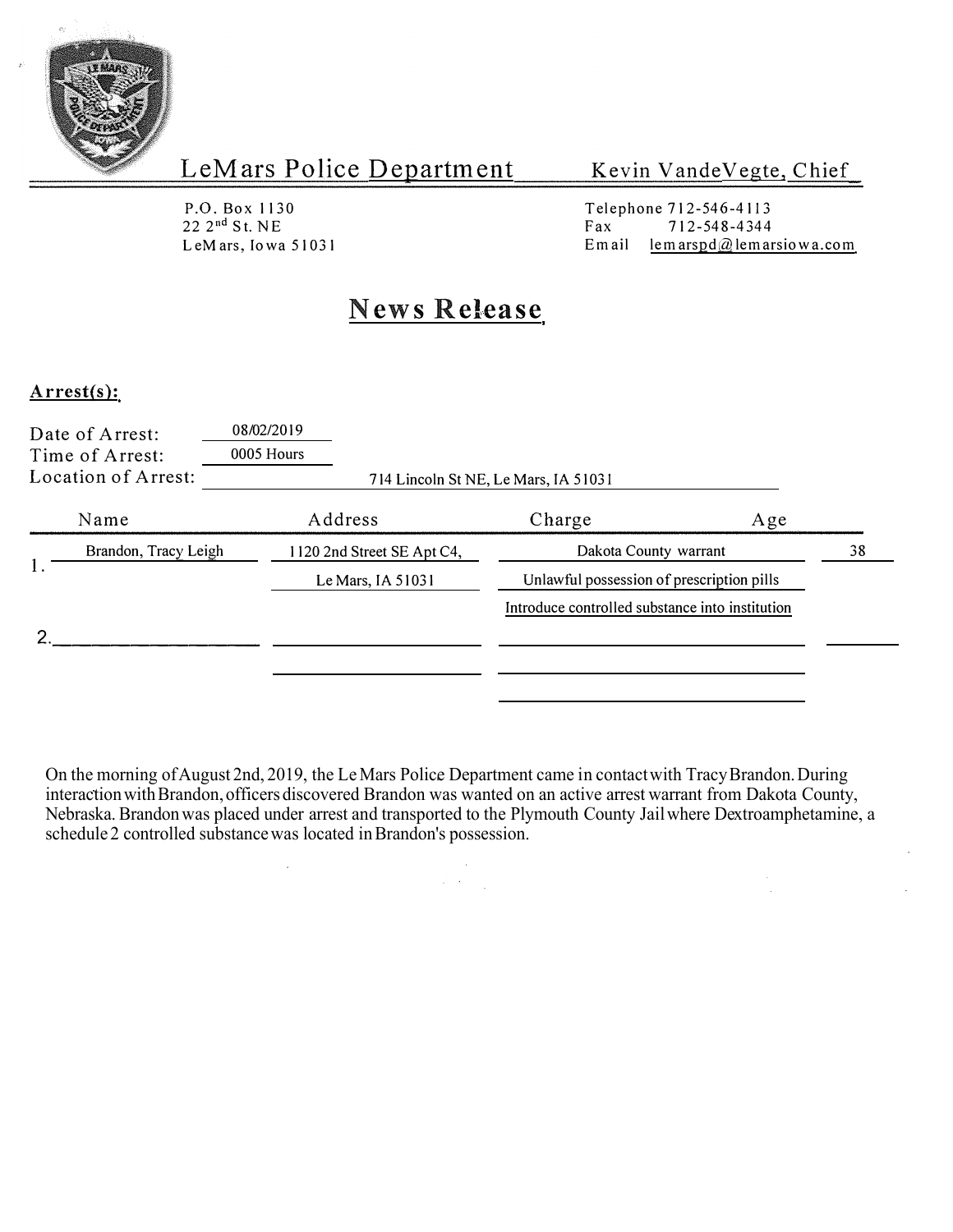

Kevin VandeVegte, Chief

P.O. Box 1130<br>22 2<sup>nd</sup> St. NE

T elephone 712-546-4113  $22 \t2<sup>nd</sup> St. NE$ <br>  $LeMars, Iowa 51031$ <br>  $Email$   $lemarspd@lemar$  $l$ em arspd $@$ , lemarsiowa.com

# **News Release**

### **Arrest(s):**

| Date of Arrest:<br>Time of Arrest:<br>Location of Arrest: | 08/02/2019<br>1939 Hours                   | 700 block 4th Avenue SE, Le Mars, IA 51031 |    |  |  |
|-----------------------------------------------------------|--------------------------------------------|--------------------------------------------|----|--|--|
| Name                                                      | Address                                    | Charge<br>Age                              |    |  |  |
| Hutton, Michael Joseph                                    | 380 12th St SE Apt 1,<br>Le Mars, IA 51031 | OWI 1st offense                            | 52 |  |  |
| ົ                                                         |                                            |                                            |    |  |  |

The Le Mars Police Department conducted a traffic stop on a vehicle for not coming to a complete stop at a stop sign. The driver was identified as Michael Hutton, who showed signs of impairment. Field sobriety tests were conducted and Hutton was placed under arrest for OWI 1st offense.